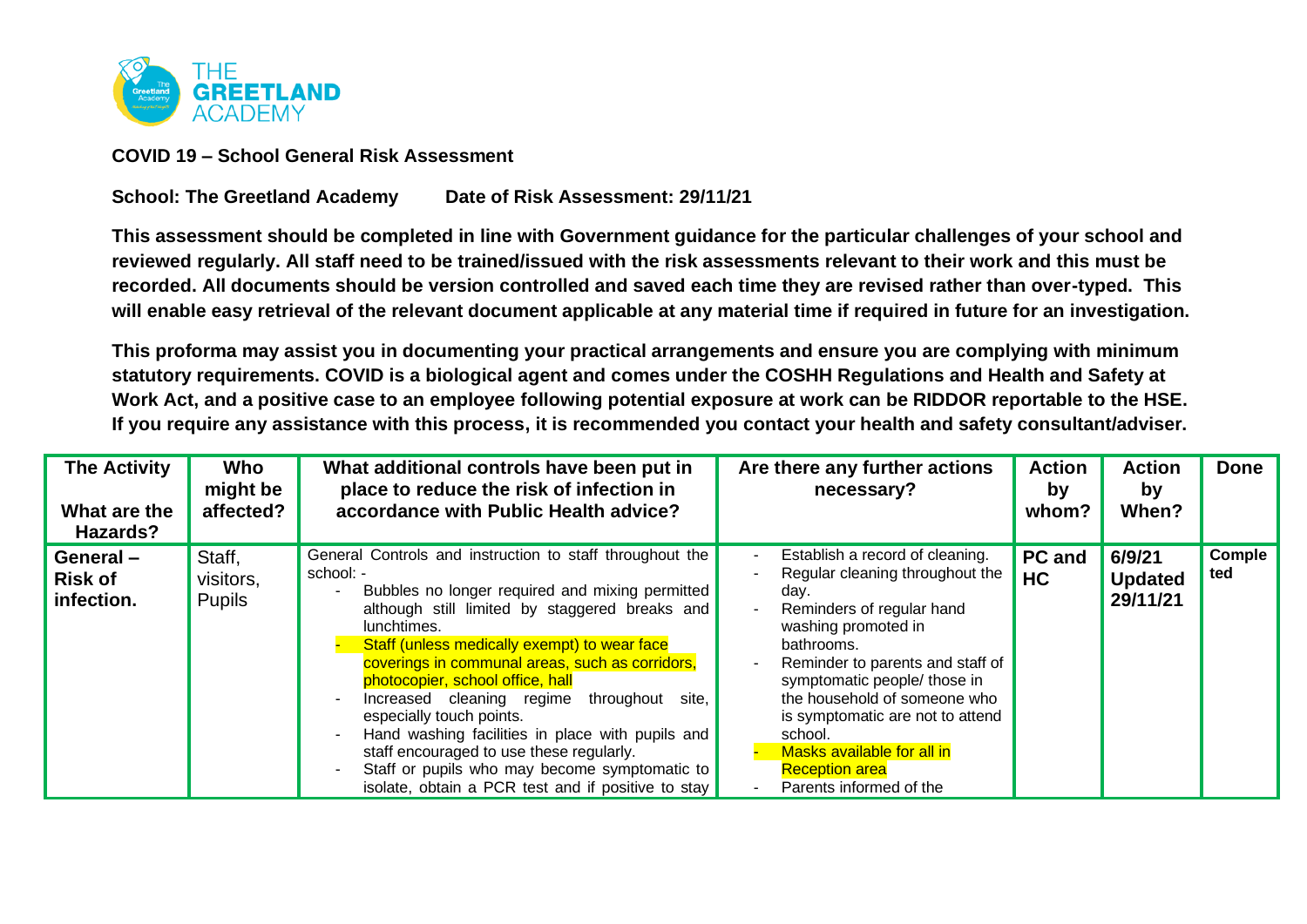

| <b>The Activity</b><br>What are the<br>Hazards? | Who<br>might be<br>affected? | What additional controls have been put in<br>place to reduce the risk of infection in<br>accordance with Public Health advice?                                                                                                                                                                                                                                                                                                                                                                                                                                                                                                                                                                                                                                                                                                                                                                                                                                                                                                                                                                                                                                                                                                                                                                                                                                                                                             | Are there any further actions<br>necessary?                                                                                                                                                                                                                                                           | <b>Action</b><br>by<br>whom? | <b>Action</b><br>by<br>When? | <b>Done</b> |
|-------------------------------------------------|------------------------------|----------------------------------------------------------------------------------------------------------------------------------------------------------------------------------------------------------------------------------------------------------------------------------------------------------------------------------------------------------------------------------------------------------------------------------------------------------------------------------------------------------------------------------------------------------------------------------------------------------------------------------------------------------------------------------------------------------------------------------------------------------------------------------------------------------------------------------------------------------------------------------------------------------------------------------------------------------------------------------------------------------------------------------------------------------------------------------------------------------------------------------------------------------------------------------------------------------------------------------------------------------------------------------------------------------------------------------------------------------------------------------------------------------------------------|-------------------------------------------------------------------------------------------------------------------------------------------------------------------------------------------------------------------------------------------------------------------------------------------------------|------------------------------|------------------------------|-------------|
|                                                 |                              | home and continue to self-isolate, following the<br>advice given by NHS Test and Trace. NHS test<br>and trace will work with the child's parents or<br>directly with a staff member to identify close<br>contacts.<br>Staff or students who test positive using a lateral<br>flow device (LFT) should also self-isolate and<br>seek a PCR test immediately. If negative and no<br>symptoms have developed, self-isolation can<br>cease.<br>For confirmed positive COVID cases of<br>employees which may be work related to be<br>reported to the schools H&S team.<br>If it appears there is spread of COVID within the<br>school (from person to person within the setting)<br>the school will be contacted by Public Health. In<br>this instance, Outbreak Management Plans<br>should be actioned, working in partnership with<br>Public Health. This may involve contact tracing at<br>school level.<br>Non- fire safety doors can be propped open to<br>allow ventilation<br>Windows to be opened each morning to allow<br>adequate ventilation. Where the weather causes<br>the room to become uncomfortably cold for<br>occupants the windows can be closed to a crack<br>and then reopened once unoccupied. Consider<br>opening higher windows in the event of cold<br>weather. Rooms with no ventilation should only<br>be used where doors can be propped open and<br>there is air flow from outside of the room. | procedures in relation to<br>COVID19.<br>Promote "catch it, bin it, kill it"<br>approach<br>If anyone has recently left the<br>country and returned the UK<br>they must follow the advice on<br>the current traffic light travel<br>system.<br>Support and encourage the<br>vaccine programme take up |                              |                              |             |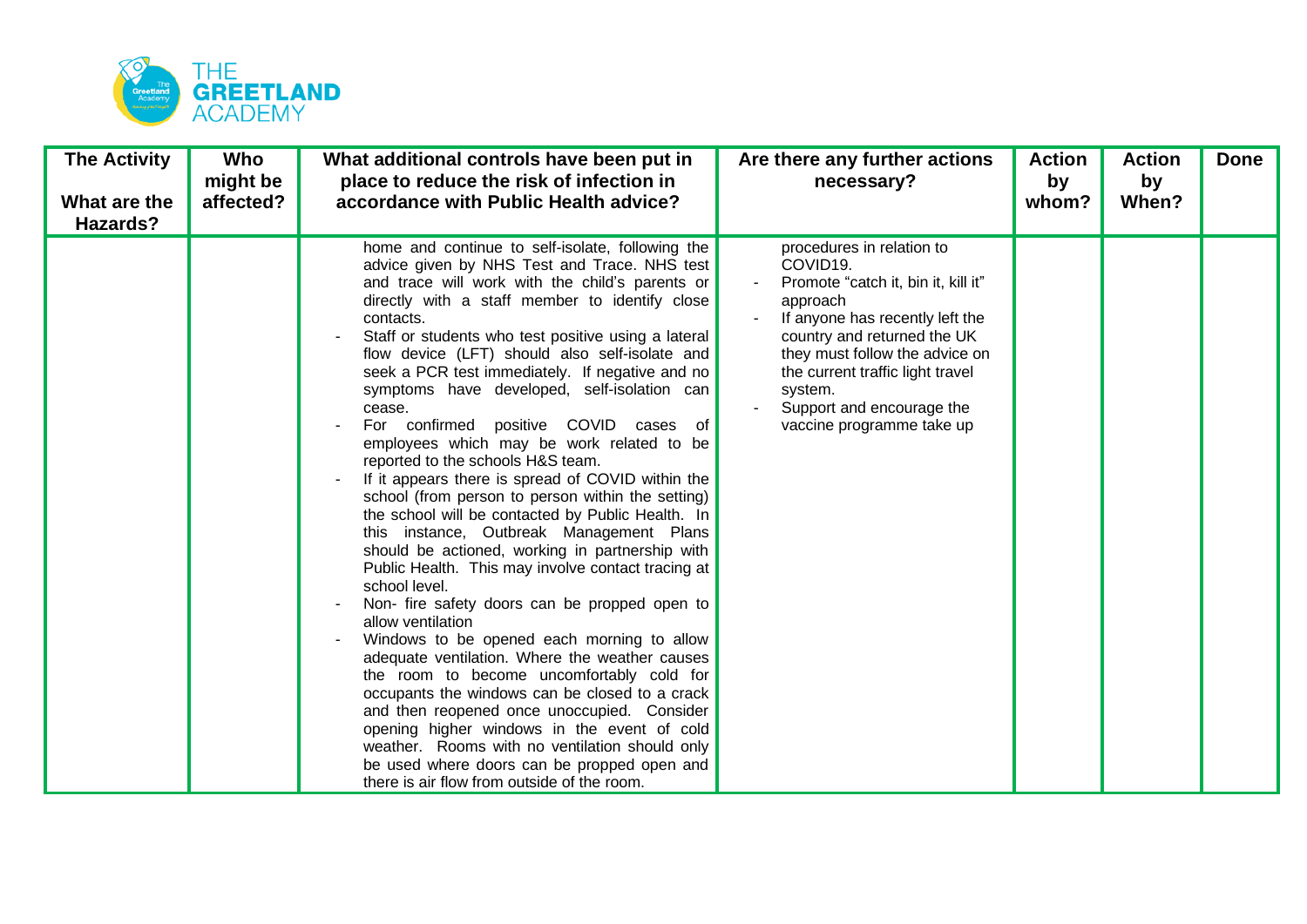

| <b>The Activity</b><br>What are the<br>Hazards? | Who<br>might be<br>affected?         | What additional controls have been put in<br>place to reduce the risk of infection in<br>accordance with Public Health advice?                                                                                                                                                                                                                                                                                                                                                                                                                                                                           | Are there any further actions<br>necessary?                               | <b>Action</b><br>by<br>whom?  | <b>Action</b><br>by<br>When? | <b>Done</b>   |
|-------------------------------------------------|--------------------------------------|----------------------------------------------------------------------------------------------------------------------------------------------------------------------------------------------------------------------------------------------------------------------------------------------------------------------------------------------------------------------------------------------------------------------------------------------------------------------------------------------------------------------------------------------------------------------------------------------------------|---------------------------------------------------------------------------|-------------------------------|------------------------------|---------------|
|                                                 |                                      |                                                                                                                                                                                                                                                                                                                                                                                                                                                                                                                                                                                                          |                                                                           |                               |                              |               |
| <b>Ventilation</b>                              | Staff,<br>pupils,<br>visitors        | Need to balance the risk of transmission of the virus and a<br>comfortable teaching environment which can be<br>maintained by.<br>For natural ventilation the windows should be<br>opened and in cooler weather should be left open<br>just enough to provide constant background<br>ventilation and opened wider during breaks to<br>purge the air. May be beneficial to open higher-<br>level windows to reduce draughts when the<br>weather is colder. Allow flexibility for staff and<br>pupils to wear additional suitable indoor clothing.<br>Open non- fire resisting doors to allow for air flow | Establish areas throughout the school<br>where there is poor ventilation. | <b>Site</b><br><b>Team</b>    | Ongoing                      | Comple<br>ted |
| <b>Classrooms</b>                               | Staff.<br>Visitors.<br><b>Pupils</b> | Classrooms to be regularly cleaned and cleaning<br>supplies available in the classroom.<br>Pupils encouraged to wash their hands regularly<br>Windows opened to allow ventilation, if<br>temperature is uncomfortable due to open<br>windows these to be closed to a crack while<br>occupied and then reopened while unoccupied.                                                                                                                                                                                                                                                                         |                                                                           | Site and<br>teaching<br>teams | Ongoing                      | Comple<br>ted |
| <b>Provision in</b><br><b>Early Years</b>       | Staff, Pupil<br><b>Visitors</b>      | EYFS ratios still to be met<br>Promotion of handwashing with staff.                                                                                                                                                                                                                                                                                                                                                                                                                                                                                                                                      |                                                                           | <b>EYFS</b><br><b>Team</b>    | Ongoing                      | Comple<br>ted |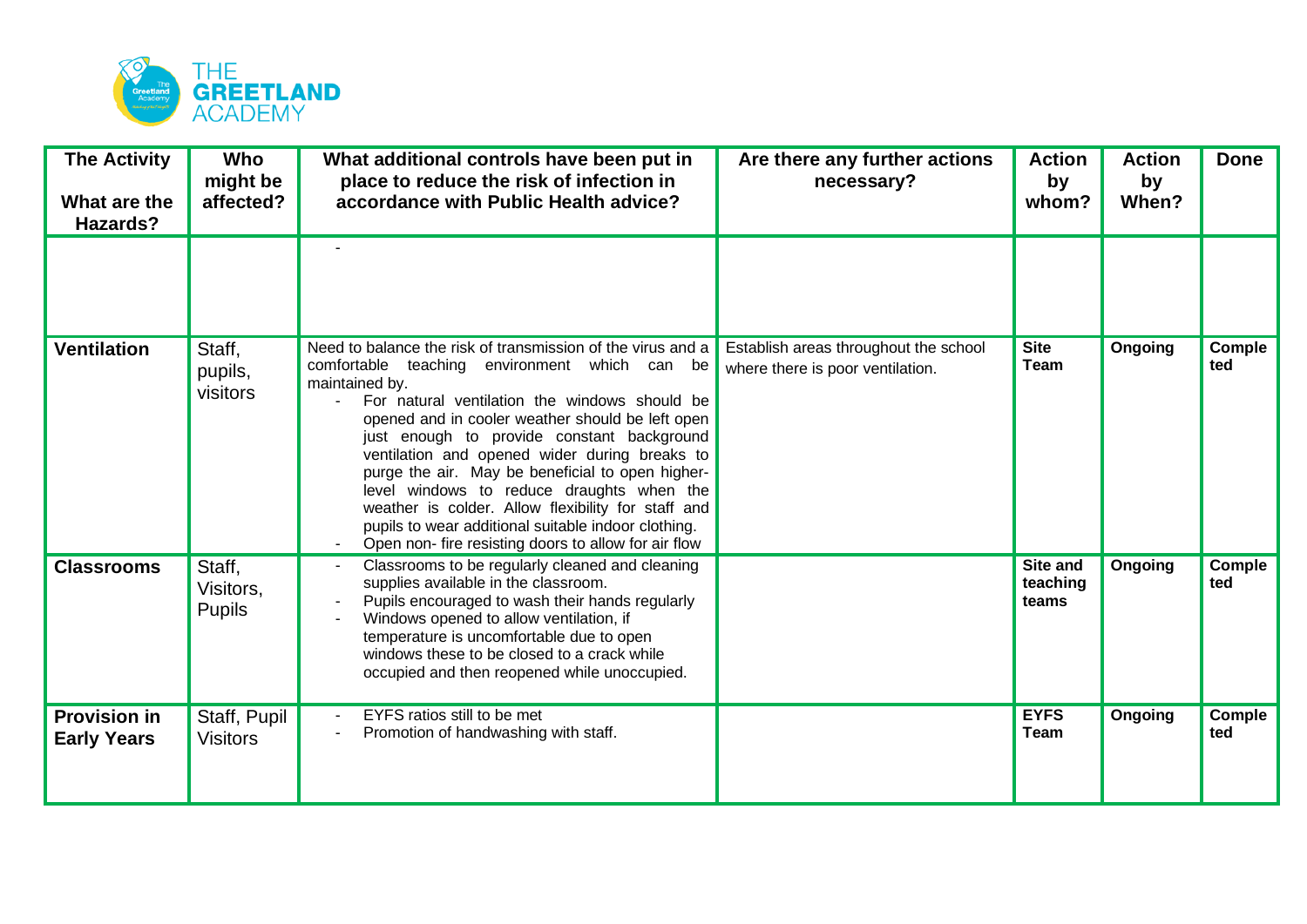

| <b>The Activity</b><br>What are the<br>Hazards? | Who<br>might be<br>affected?         | What additional controls have been put in<br>place to reduce the risk of infection in<br>accordance with Public Health advice?                                                                                                                                                                                                                                                                                                                               | Are there any further actions<br>necessary?                                                                                                                                           | <b>Action</b><br>by<br>whom? | <b>Action</b><br>by<br>When? | <b>Done</b>          |
|-------------------------------------------------|--------------------------------------|--------------------------------------------------------------------------------------------------------------------------------------------------------------------------------------------------------------------------------------------------------------------------------------------------------------------------------------------------------------------------------------------------------------------------------------------------------------|---------------------------------------------------------------------------------------------------------------------------------------------------------------------------------------|------------------------------|------------------------------|----------------------|
| <b>Corridors</b>                                | Staff,<br>pupils,<br>visitors        | regular cleaning of touch points<br>Staff to wear face coverings in communal areas,<br>such as corridors                                                                                                                                                                                                                                                                                                                                                     |                                                                                                                                                                                       | Site team                    | Ongoing                      | Comple<br>ted        |
| <b>Toilet and</b><br>cloakrooms                 | Staff,<br>pupils,<br>visitors        | Available hand washing facilities with soap and<br>warm water with encouragement to use these<br>facilities regularly and prior to eating.<br>Regular cleaning of the toilet area touch points.                                                                                                                                                                                                                                                              | Establish record of cleaning for<br>all toilets.                                                                                                                                      | <b>PC</b>                    | 6/9/21                       | <b>Comple</b><br>ted |
| Playground<br>and play<br>equipment             | Staff,<br>Pupils,<br><b>Visitors</b> | Ensure a cleaning regime includes the playground<br>equipment for both outdoor and indoor or take out<br>of use if necessary.<br>Cleaning should take place more frequently than<br>normal.<br>Also applies to resources used both inside and<br>outside for wraparound care and out of school<br>settings.<br>Staggered breaks and lunches ensure that<br>children will mainly mix within their year group and<br>will have their own year group equipment. |                                                                                                                                                                                       | <b>Teachers</b>              | Ongoing                      | Comple<br>ted        |
| <b>Resources</b><br>and<br>equipment            | Staff,<br><b>Pupils</b>              | Resources shared between classes would be<br>encouraged to under go frequent cleaning and<br>preferably be either cleaned between each class<br>or allow them to be unused for a period of 48<br>hours (72 hours for plastics)                                                                                                                                                                                                                               | Books and other shared resources can<br>be taken home although unnecessary<br>sharing should be avoided and should<br>implement a system of cleaning and<br>rotating these resources. | <b>Teachers</b>              | Ongoing                      | Comple<br>ted        |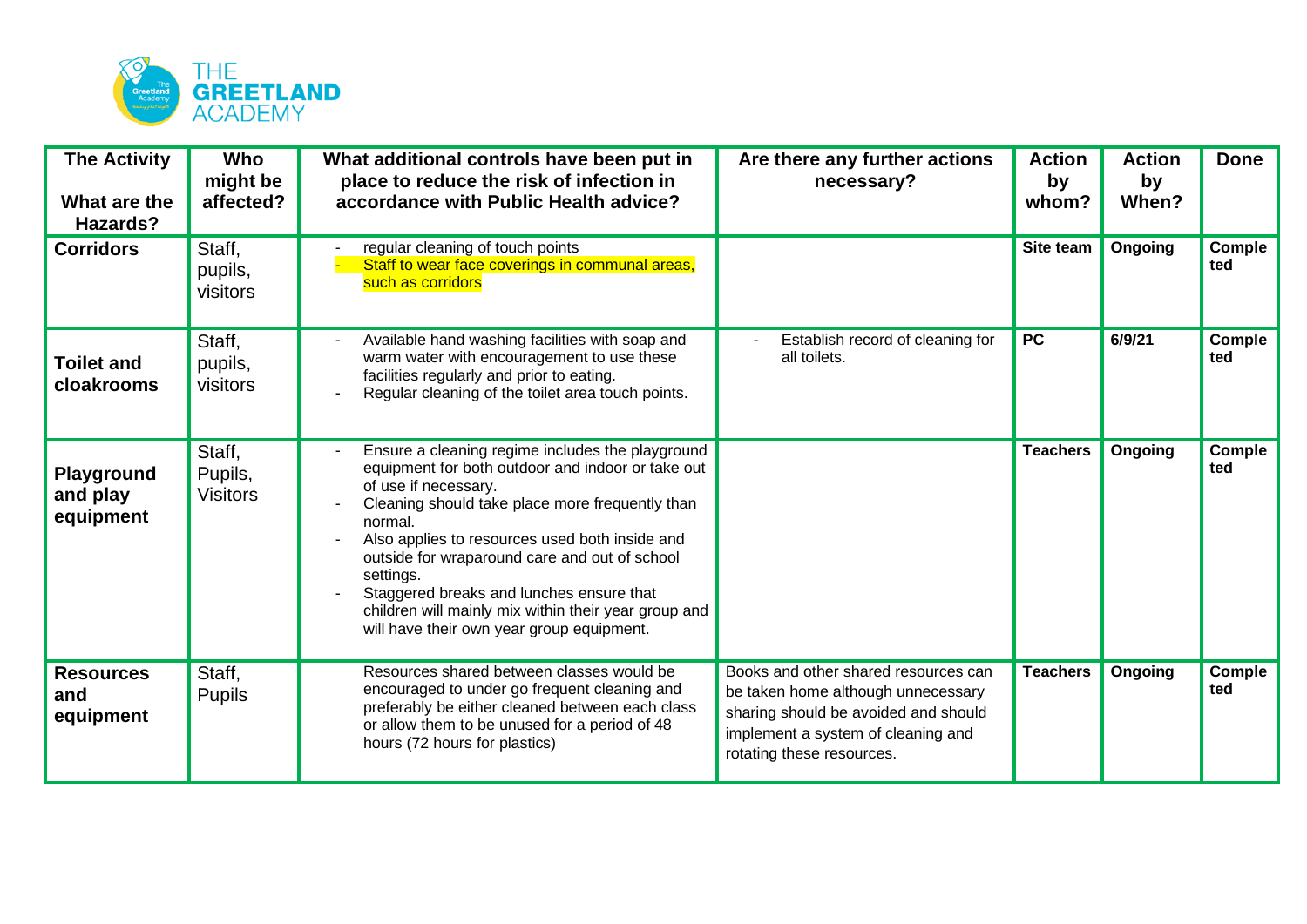

| <b>The Activity</b><br>What are the<br>Hazards?                                                                      | Who<br>might be<br>affected?              | What additional controls have been put in<br>place to reduce the risk of infection in<br>accordance with Public Health advice?                                                                                                                                                                                                            | Are there any further actions<br>necessary?                                                                                                                                                      | <b>Action</b><br>by<br>whom? | <b>Action</b><br>by<br>When? | <b>Done</b>   |
|----------------------------------------------------------------------------------------------------------------------|-------------------------------------------|-------------------------------------------------------------------------------------------------------------------------------------------------------------------------------------------------------------------------------------------------------------------------------------------------------------------------------------------|--------------------------------------------------------------------------------------------------------------------------------------------------------------------------------------------------|------------------------------|------------------------------|---------------|
| <b>Drop</b><br>off/collection<br>areas with<br>parents                                                               | Staff,<br>pupils,<br>visitors,<br>parents | Parents/ carers informed of their pickup/ drop off<br>times and points.<br>One way system in operation at KS1 and children<br>dropped off at their designated classroom door.<br>No parents entering the KS2 playground in the<br>morning.                                                                                                |                                                                                                                                                                                                  | <b>SLT</b>                   | Ongoing                      | Comple<br>ted |
| <b>Catering</b>                                                                                                      | Staff,<br>pupils,<br><b>Visitors</b>      | Hygiene standards to be maintained                                                                                                                                                                                                                                                                                                        |                                                                                                                                                                                                  | Catering<br><b>Manager</b>   | Ongoing                      | Comple<br>ted |
| <b>Reception area</b>                                                                                                | Staff,<br>Pupils,<br>Visitors,            | encourage parents to contact the school by other<br>means than face to face.<br>The design of the reception creates a barrier<br>between front facing staff and others.<br>Visitors to complete the COVID declaration form<br>and to sanitise hands on arrival.<br>Regular cleaning of touch points in the entrance.                      |                                                                                                                                                                                                  | <b>Office</b><br>staff       | Ongoing                      | Comple<br>ted |
| Area for<br>isolation/first aid<br>and separate<br>toilet                                                            | Staff, Pupils,                            | KS1 conservatory has been identified as an<br>appropriate area to be used for first aid.<br>At KS2, the seats outside the MAT office have<br>been identified as an appropriate area to be used<br>for first aid.                                                                                                                          |                                                                                                                                                                                                  | LW, HA                       | Ongoing                      | Comple<br>ted |
| <b>Clinically</b><br>vulnerable and<br><b>Clinically</b><br><b>Extremely</b><br>critically<br><b>Vunerable (CEV)</b> | Staff, pupils,<br>visitors                | As a minimum CEV staff are to follow the same<br>guidance as everyone else, the key issue is<br>consultation with any vulnerable staff as per HSE<br>advice and it is always advisable to document this<br>discussion and agreement.<br>If this is the case, a full risk assessment with the<br>staff member should be undertaken and any | Request information from staff<br>and parents to identify those in<br>these categories.<br>Keep in contact with those who<br>are shielding or working from<br>home.<br>Encourage and promote the | <b>HC</b>                    | Ongoing                      | Comple<br>ted |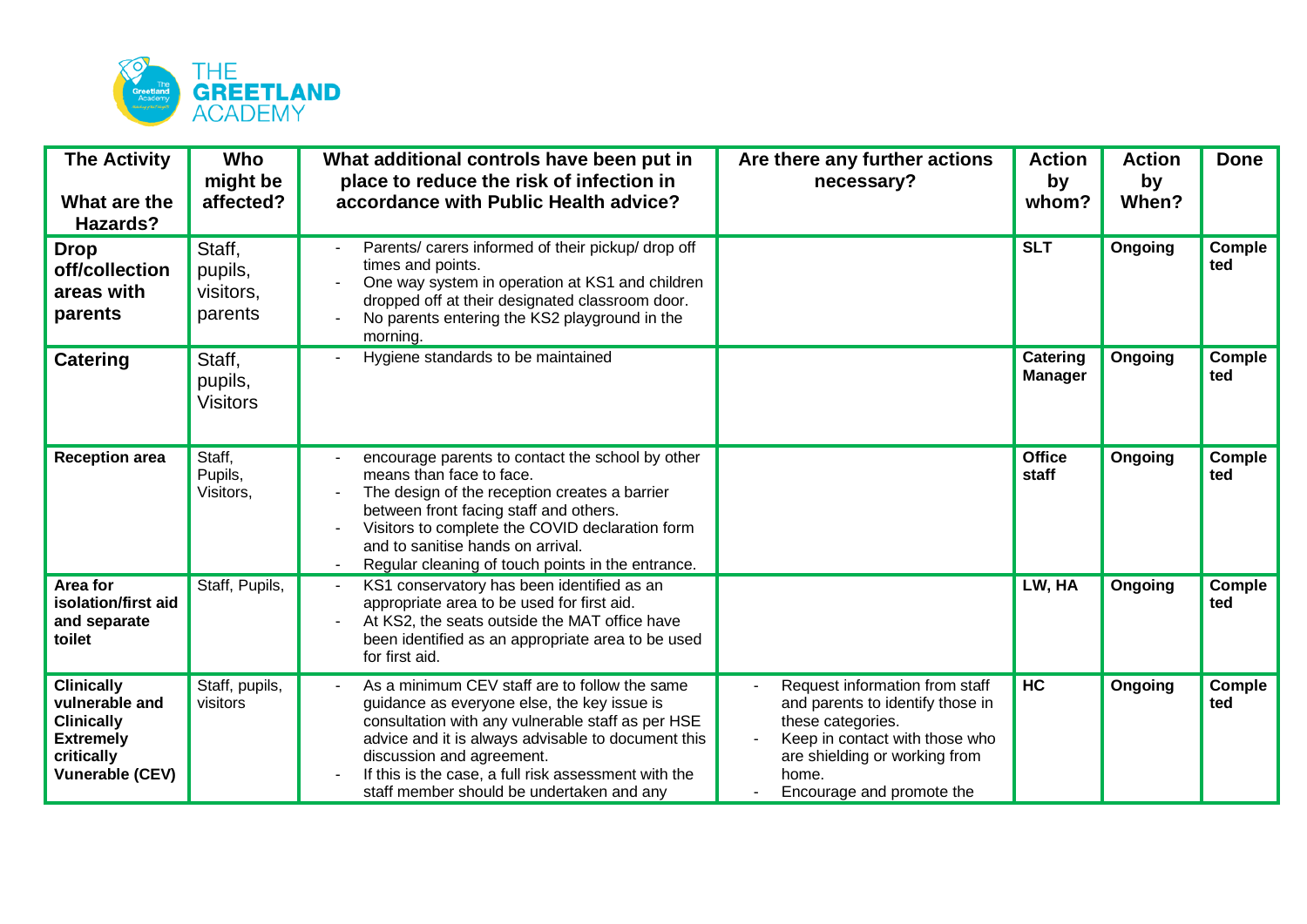

| <b>The Activity</b><br>What are the<br>Hazards? | Who<br>might be<br>affected? | What additional controls have been put in<br>place to reduce the risk of infection in<br>accordance with Public Health advice?                                                                                                                                                                                                                                                                                                                                                                                                          | Are there any further actions<br>necessary?                                                                                                                                                                                                         | <b>Action</b><br>by<br>whom? | <b>Action</b><br>by<br>When? | <b>Done</b>   |
|-------------------------------------------------|------------------------------|-----------------------------------------------------------------------------------------------------------------------------------------------------------------------------------------------------------------------------------------------------------------------------------------------------------------------------------------------------------------------------------------------------------------------------------------------------------------------------------------------------------------------------------------|-----------------------------------------------------------------------------------------------------------------------------------------------------------------------------------------------------------------------------------------------------|------------------------------|------------------------------|---------------|
|                                                 |                              | discussion documented including the measures<br>you have put in place to make the workplace as<br>safe as possible for them.<br>The CEV guidance extends to staff who are more<br>than 28 weeks pregnant (and those below 28<br>weeks with other health concerns), but again only<br>where they are fully aware of the risk to<br>themselves and their unborn baby if they catch<br>COVID. If they still want to work, they need to<br>agree with you the safest way of working and<br>advice may be required from occupational health. | take up of the vaccine<br>programme.                                                                                                                                                                                                                |                              |                              |               |
| <b>Staff</b><br>contingency<br>arrangements     | Staff, pupils                | Staffing protection plan in place<br>Shared responsibility to wipe down contact points<br>in staff rooms, photocopying area and toilets after<br>use.<br>Staggered breaks and lunches to reduce the<br>number of staff in the shared areas at any one<br>time and to reduce contact across year groups.<br>PPA to be taken at home to reduce the number of<br>contacts at any one time.<br>Outside staff picnic areas provided to be used for<br>breaks when the weather permits.                                                       | Ensure staff are aware of the<br>reporting procedure to highlight<br>if they have any symptoms.<br>ensure there is a plan in place to<br>have a suitable and sufficient<br>staff ratio to pupils which may<br>include having cover staff.           | <b>HC</b>                    | Ongoing                      | Comple<br>ted |
| <b>Symptomatic</b><br>staff or pupils           | Staff, visitors,<br>pupils   | KS1 Reading Room area is available for anyone<br>who is symptomatic so they can wait to be<br>collected.<br>KS2 SEN office is available for anyone who is<br>symptomatic so they can wait to be collected.<br>Area in which symptomatic people are awaiting<br>requires to be cleaned after use.<br>Staff and Children can be eligible for testing.                                                                                                                                                                                     | Where there are work related<br>positive COVID cases these<br>may be HSE reportable and<br>guidance from the schools H&S<br>advisors should be sought.<br>In an emergency call 999 if<br>someone is seriously ill or<br>injured or life is at risk. | HC, HA,<br>LW                | Ongoing                      | Comple<br>ted |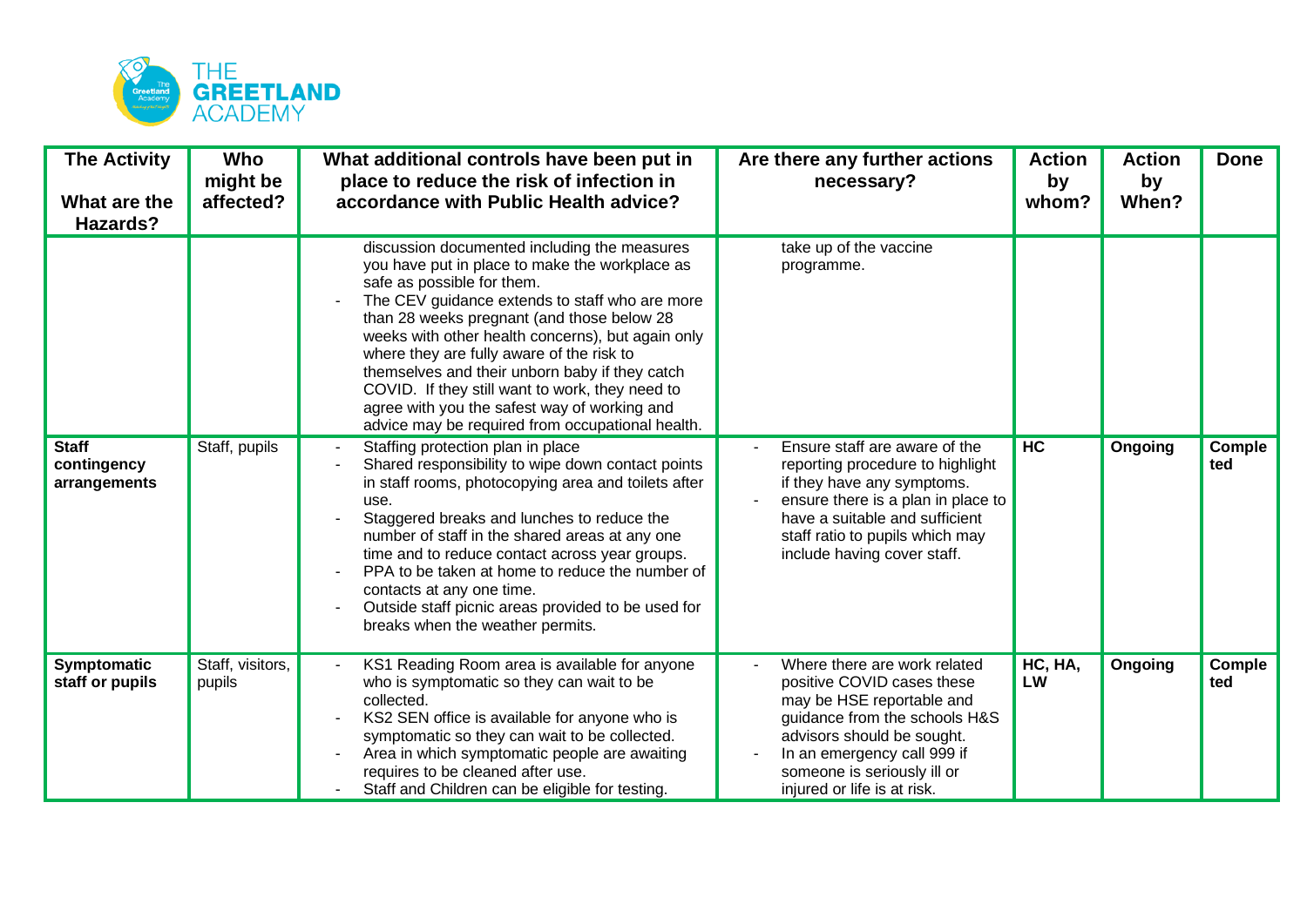

| <b>The Activity</b><br>What are the<br>Hazards? | Who<br>might be<br>affected?        | What additional controls have been put in<br>place to reduce the risk of infection in<br>accordance with Public Health advice?                                                                                                                                                                                                                                                                                                                                                                                                                | Are there any further actions<br>necessary?                               | <b>Action</b><br>by<br>whom? | <b>Action</b><br>by<br>When? | <b>Done</b>                                                                |
|-------------------------------------------------|-------------------------------------|-----------------------------------------------------------------------------------------------------------------------------------------------------------------------------------------------------------------------------------------------------------------------------------------------------------------------------------------------------------------------------------------------------------------------------------------------------------------------------------------------------------------------------------------------|---------------------------------------------------------------------------|------------------------------|------------------------------|----------------------------------------------------------------------------|
|                                                 |                                     | Those who require close supervision while<br>awaiting collection should remain at a distance if<br>possible and wear appropriate PPE (Type IIR face<br>mask, eye protection, apron, disposable gloves.).<br>Those who become symptomatic should return<br>home and avoid using public transport and where<br>possible collected by guardian.<br>Preferably should use a separate bathroom which<br>must be cleaned and disinfected using standard<br>cleaning products before used by anyone else.                                            | Ensure enough PPE in both<br>rooms.                                       |                              |                              |                                                                            |
| <b>Assembly &amp;</b><br>gatherings             | Staff.<br>Pupils<br><b>Visitors</b> | As mixing is permitted assemblies and gatherings<br>can go ahead.<br>Children will all sit facing forward in their classes<br>and windows will be open.<br>Children to all hand wash before leaving the<br>classroom.<br>One whole school assembly on a Friday. Zoom to<br>be used for other assemblies.<br>Assemblies to revert back to Zoom in the case of<br>an outbreak.<br>Staff to wear face coverings in communal areas,<br>such as corridors<br>Where possible, assemblies can take place<br>outside to reduce possible transmission. | Windows to be open and year<br>groups to be spaced out where<br>possible. | <b>HC</b>                    | Ongoing                      | Comple<br>ted<br><b>Review</b><br>ed<br>16/9/21<br>20/9/21<br>17/11/2<br>1 |
| <b>Transport</b><br>arrangements                | Staff,<br>Pupils,<br>Contractors    | Children can be transported on the minibuses<br>Where possible, minimise mixing within the<br>minibuses<br>The buses to have windows open to provide<br>ventilation.<br>Those staff members travelling by public transport                                                                                                                                                                                                                                                                                                                    |                                                                           | HC                           | Ongoing                      | Comple<br>ted                                                              |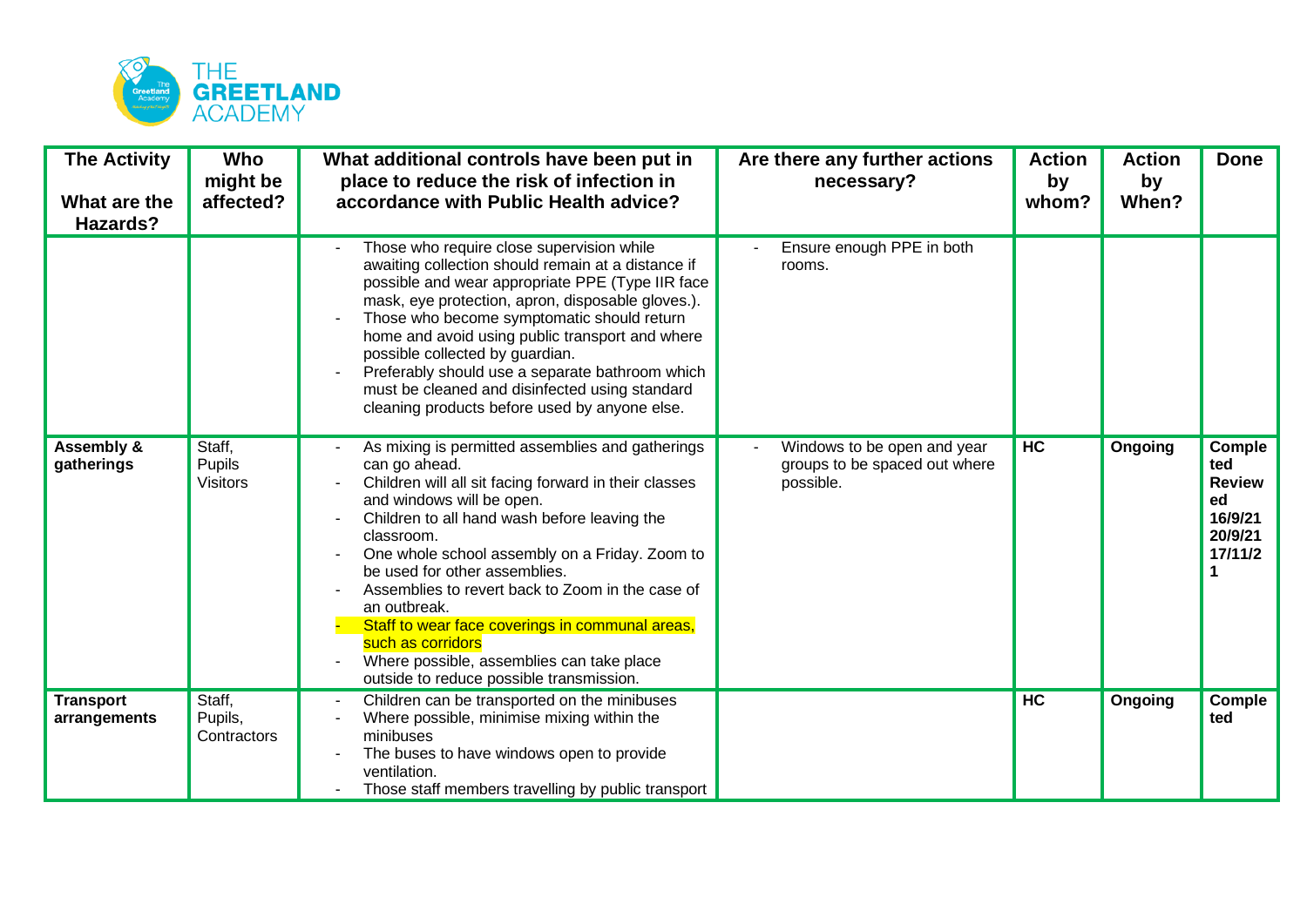

| <b>The Activity</b><br>What are the<br>Hazards?                | Who<br>might be<br>affected?  | What additional controls have been put in<br>place to reduce the risk of infection in<br>accordance with Public Health advice?                                                                                                                                                                        | Are there any further actions<br>necessary?                                                                                                     | <b>Action</b><br>by<br>whom?  | <b>Action</b><br>by<br>When? | <b>Done</b>          |
|----------------------------------------------------------------|-------------------------------|-------------------------------------------------------------------------------------------------------------------------------------------------------------------------------------------------------------------------------------------------------------------------------------------------------|-------------------------------------------------------------------------------------------------------------------------------------------------|-------------------------------|------------------------------|----------------------|
|                                                                |                               | to have access to wash facilities which use is<br>encouraged                                                                                                                                                                                                                                          |                                                                                                                                                 |                               |                              |                      |
| <b>Personal</b><br><b>Protective</b><br><b>Equipment (PPE)</b> | Staff,<br>Pupils              | PPE required for personal care only.<br>PPE should be suitably stocked<br>PPE signed out when used.<br>Risk assessment for each child to be conducted<br>to highlight the requirement of PPE; however, a<br>face mask isn't required for personal care from<br>current guidance.                      | Inform staff of the requirements<br>for PPE and provide information<br>for their safe usage.<br>Individual risk assessments to<br>be conducted. | HC, CW,<br>HA, LW             | Ongoing                      | <b>Comple</b><br>ted |
| <b>Home visits</b>                                             | Staff,<br>Families,<br>Pupils | Home visits can go ahead but staff should remain<br>cautious. and check the COVID status of the<br>house prior to entering.<br>Hand sanitiser provided for staff required to<br>conduct home visits.<br>Where possible, conduct the visit on the doorstep<br>and maintain social distance.            |                                                                                                                                                 | HC, NS                        | Ongoing                      | Comple<br>ted        |
| <b>Visitors &amp;</b><br><b>Contractors in</b><br>schools      |                               | Where necessary obtain confirmation those who<br>will be on site are not showing signs of COVID19.<br>Provide handwashing or hand sanitiser facilities<br>for visitors/contractors.<br>Visitors should be encouraged to socially distance<br>Visitors should be encouraged to wear face<br>coverings. |                                                                                                                                                 | HS,<br><b>Office</b><br>staff | Ongoing                      | Comple<br>ted        |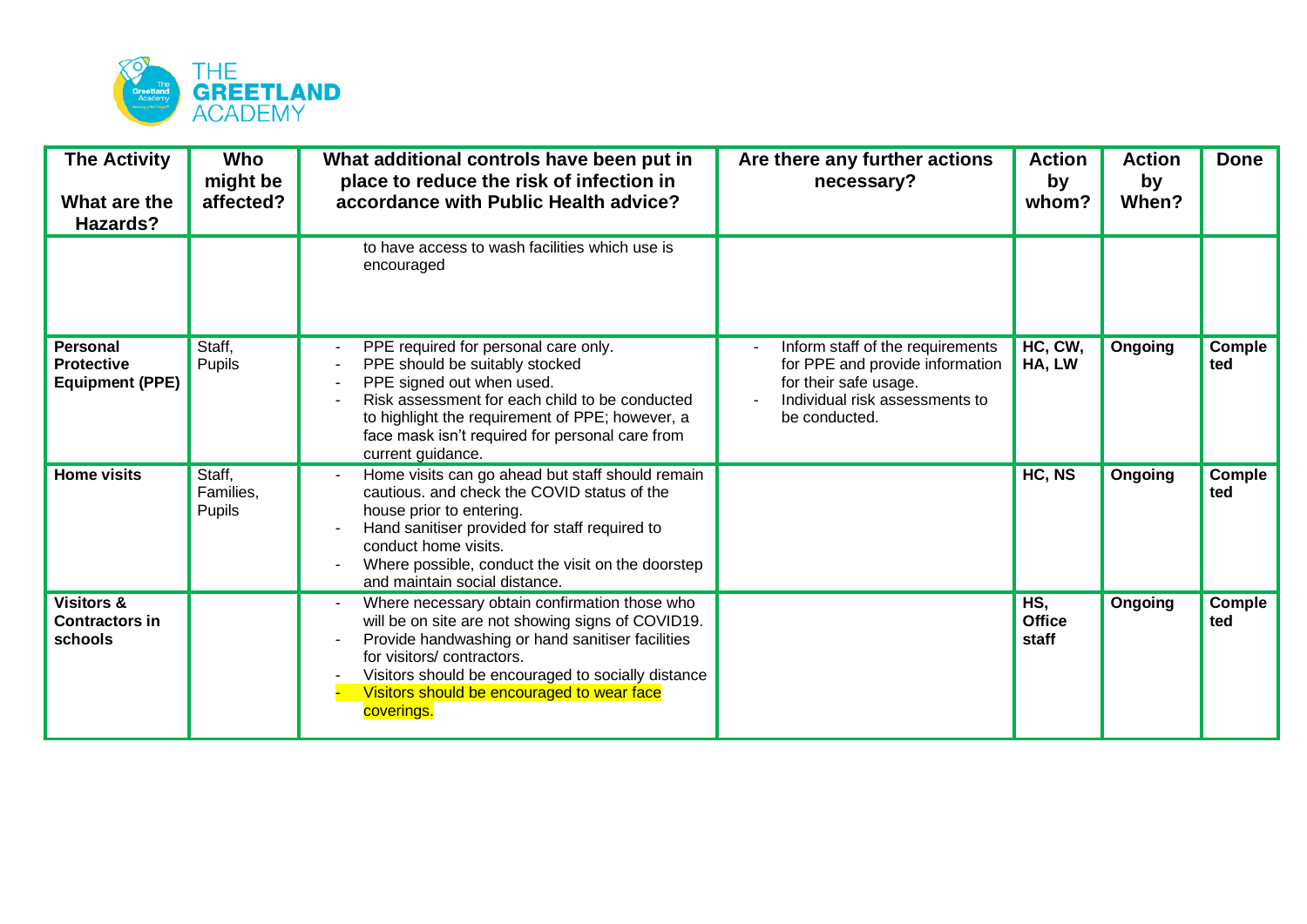

| <b>The Activity</b><br>What are the<br>Hazards?            | Who<br>might be<br>affected? | What additional controls have been put in<br>place to reduce the risk of infection in<br>accordance with Public Health advice?                                                                                                                                                                                                                                                              | Are there any further actions<br>necessary?                                                                                                                  | <b>Action</b><br>by<br>whom? | <b>Action</b><br>by<br>When? | <b>Done</b>          |
|------------------------------------------------------------|------------------------------|---------------------------------------------------------------------------------------------------------------------------------------------------------------------------------------------------------------------------------------------------------------------------------------------------------------------------------------------------------------------------------------------|--------------------------------------------------------------------------------------------------------------------------------------------------------------|------------------------------|------------------------------|----------------------|
| <b>Physical</b><br>restraints/<br>comforting, first<br>aid | Staff, pupils                | Ensure team teach training has been achieved by<br>teachers who are required to carry out physical<br>restraining.<br>Ensure wash facilities are available after a close<br>contact event.<br>No child or member of staff should be in school if<br>they are symptomatic.                                                                                                                   |                                                                                                                                                              | H <sub>C</sub>               | Ongoing                      | Comple<br>ted        |
| <b>Waste</b>                                               | Staff,<br>pupils             | Waste to be regularly removed from within the<br>building and in the outdoor bins.                                                                                                                                                                                                                                                                                                          | If someone is symptomatic and<br>while isolating until collection<br>any tissues or waste to be<br>bagged up and stored for 72<br>hours prior to collection. | <b>PC</b>                    | Ongoing                      | <b>Comple</b><br>ted |
| <b>Lateral Flow</b><br>testing                             | Staff, pupils                | Those employees who have agreed to be a part<br>of the lateral flow testing to be encouraged to<br>regularly test at home.<br>Waste from these tests can be disposed of in<br>general waste bin<br>Staff who test positive from such test will need to<br>self-isolate and obtain a PCR test.<br>Those who are symptomatic must not attend<br>school, should be self-isolating.             |                                                                                                                                                              | All staff                    | Ongoing                      | Comple<br>ted        |
| <b>Face Coverings</b>                                      | Staff, pupils,<br>visitors   | Face coverings are required in all communal<br>areas, e.g. corridors, photocopy room, school<br>office, as per latest DFE update<br>Visitors will be minimalised, but if necessary - all<br>visitors will be asked to wear a face covering<br>Parents/ carers reminded to contact the office via<br>phone or email and, if necessary, to wear a face<br>covering while visiting the office. | Outbreak management plan<br>may reflect the use of face<br>coverings if there is an outbreak<br>and, in such instances, public<br>health should be advising. | HC                           | Ongoing                      | Comple<br>ted        |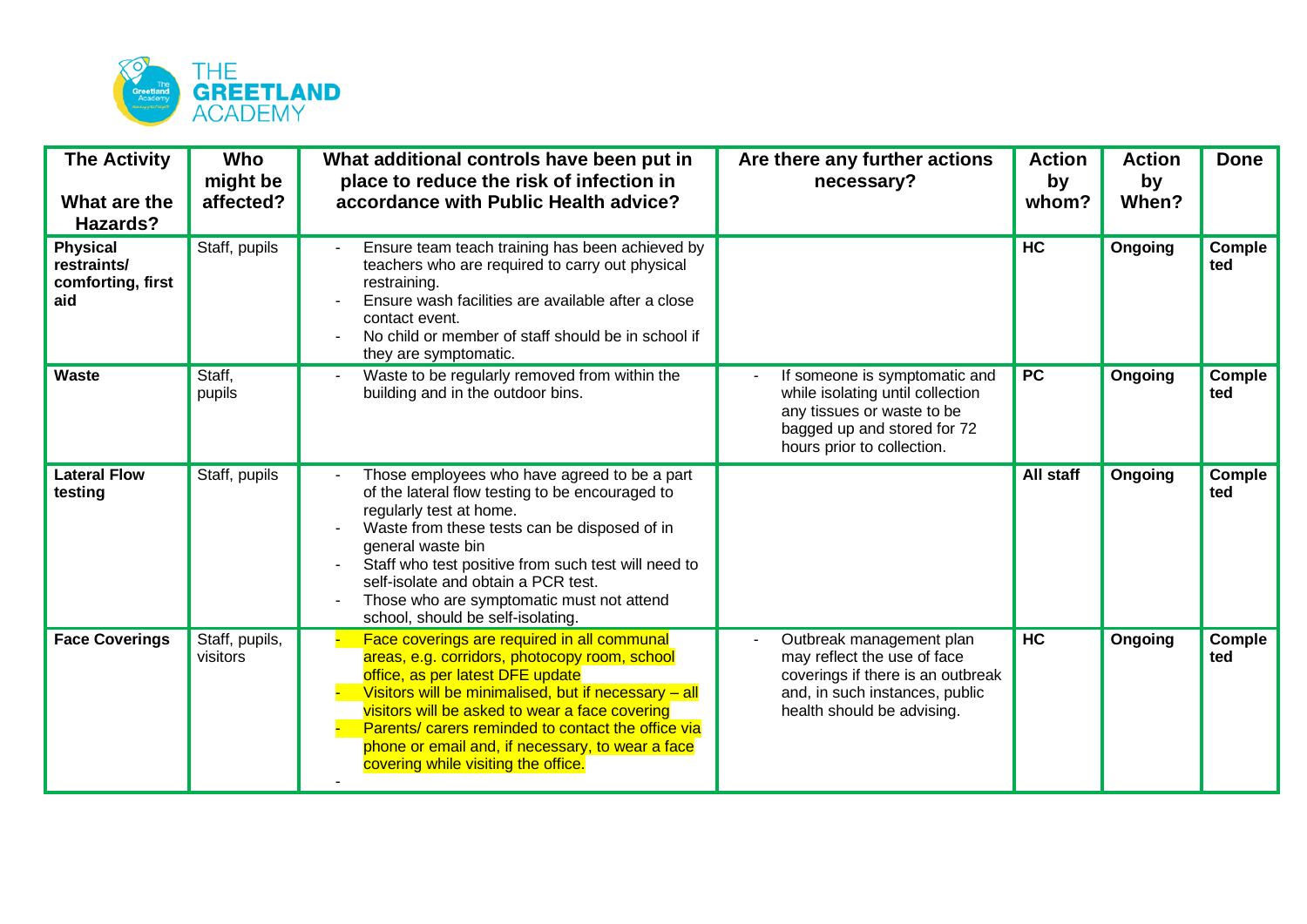

| <b>The Activity</b><br>What are the<br>Hazards? | Who<br>might be<br>affected?          | What additional controls have been put in<br>place to reduce the risk of infection in<br>accordance with Public Health advice?                                                                                                    | Are there any further actions<br>necessary?                                                                               | <b>Action</b><br>by<br>whom? | <b>Action</b><br>b٧<br>When? | <b>Done</b>   |
|-------------------------------------------------|---------------------------------------|-----------------------------------------------------------------------------------------------------------------------------------------------------------------------------------------------------------------------------------|---------------------------------------------------------------------------------------------------------------------------|------------------------------|------------------------------|---------------|
| <b>Educational</b><br><b>Visits</b>             | Pupils, staff,<br>visitors,<br>public | Educational visit risk assessments will reflect the<br>current restrictions with regards to COVID.<br>Risk assessments for trips must include a plan for<br>when a staff member or child displays symptoms<br>whilst on the trip. | Continue to review such<br>quidance.<br>Ensure all educational trips have<br>appropriate risk assessments<br>established. | <b>HC and</b><br>HA          | Ongoing                      | Comple<br>ted |

**review date: 8th October 2021**

**Assessors Name: Helen Crowther Assessment Review Date:18th September ( reviewing whole school assembly procedures)- completed. Next** 

## **Review and updates audit trail**

| Date:    | <b>Update</b>                                                                                       | <b>Actions</b>                                                                        | <b>Completed</b> |
|----------|-----------------------------------------------------------------------------------------------------|---------------------------------------------------------------------------------------|------------------|
| 19.07.21 | Outbreak management                                                                                 | Establish an outbreak<br>management plan in accordance<br>with public health template |                  |
| 19.07.21 | Bubbles permitted to be removed and mixing of pupils/ teachers permitted                            | <b>Update risk assessment</b>                                                         | 1/9/21           |
| 19.07.21 | Face covering no longer a requirement but encouraged.                                               | <b>Update risk assessment</b>                                                         | 1/9/21           |
| 19.07.21 | From September international trips can go ahead if they have been previously deferred.              | N/A                                                                                   |                  |
| 19.07.21 | Self isolation rules set to change 16 <sup>th</sup> August school to review RA following this date. | <b>Update risk assessment</b>                                                         | 1/9/21           |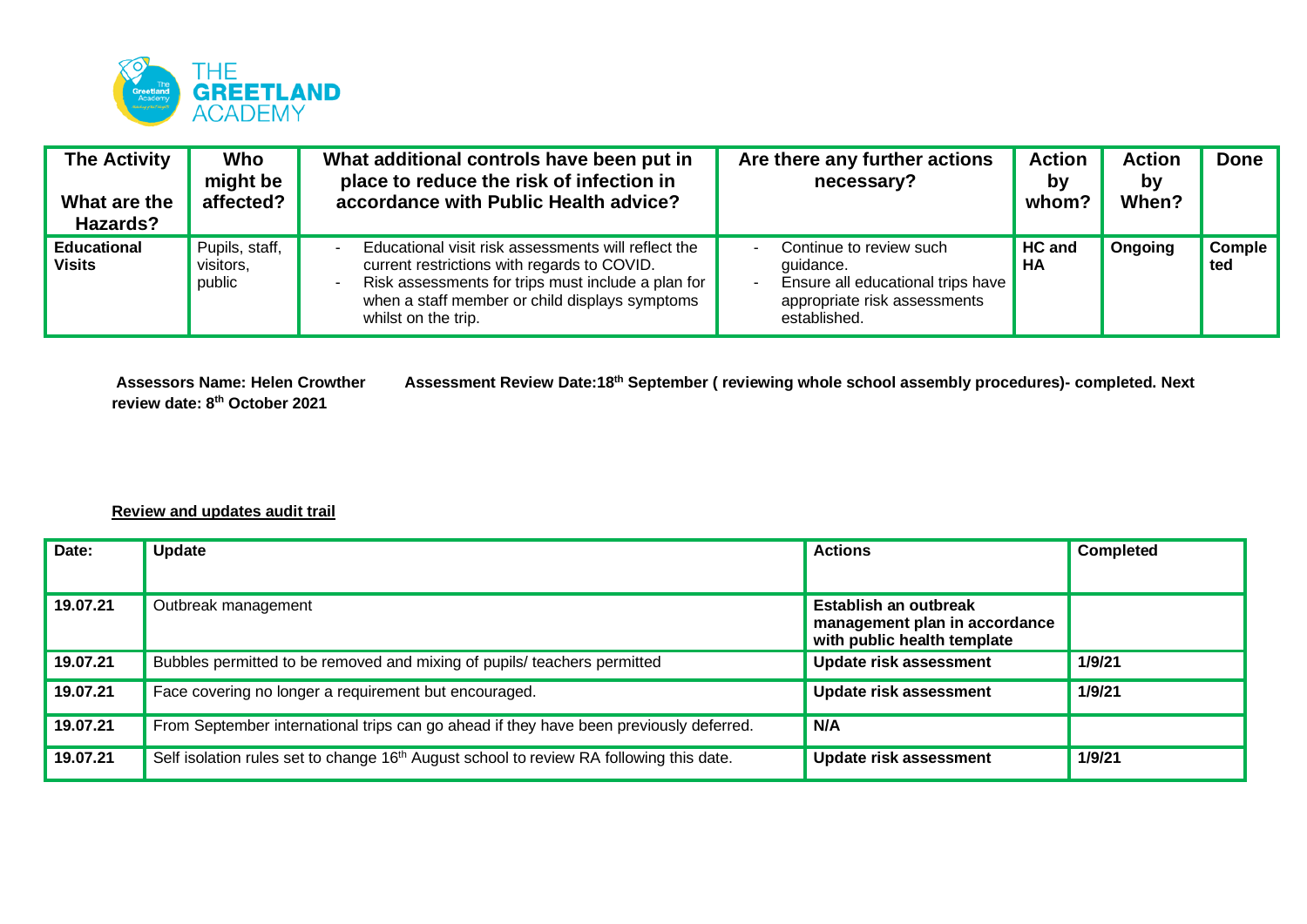

| 16/09/21 | Review of whole school assemblies.                                                   | <b>Updated risk assessment to</b><br>allow for one whole school a<br>week(on a Friday afternoon<br>giving the weekend before the<br>next contact)                | 16/9/21  |
|----------|--------------------------------------------------------------------------------------|------------------------------------------------------------------------------------------------------------------------------------------------------------------|----------|
| 20/9/21  | Review of school assembly procedures in light of an outbreak.                        | Updated risk assessment to state<br>that assemblies will revert to<br>Zoom if there is an outbreak and<br>to consider holding them outside<br>wherever possible. | 20/9/21  |
| 17/11/21 | Review of whole school assemblies.                                                   | <b>Updated risk assessment to</b><br>allow for one whole school a<br>week(on a Friday afternoon<br>giving the weekend before the<br>next contact)                | 17/11/21 |
| 29.11.21 | Face coverings by staff in communal areas.                                           | <b>Update risk assessment</b>                                                                                                                                    | 29.11.21 |
| 29.11.21 | Visitors only in essential circumstances. All visitors asked to wear face coverings. | <b>Update risk assessment</b>                                                                                                                                    | 29.11.21 |
| 29.11.21 | Encourage parents/carers to contact the school by other means than face to face      | <b>Update risk assessment</b>                                                                                                                                    | 29.11.21 |
| 29.11.21 | Masks available for all in Reception area                                            | <b>Update risk assessment</b>                                                                                                                                    | 29.11.21 |

Notes:

It would be beneficial to maintain physical barriers where they are already installed to improve overall infection control and prevent them having to be reestablished.

## **Further Guidance**